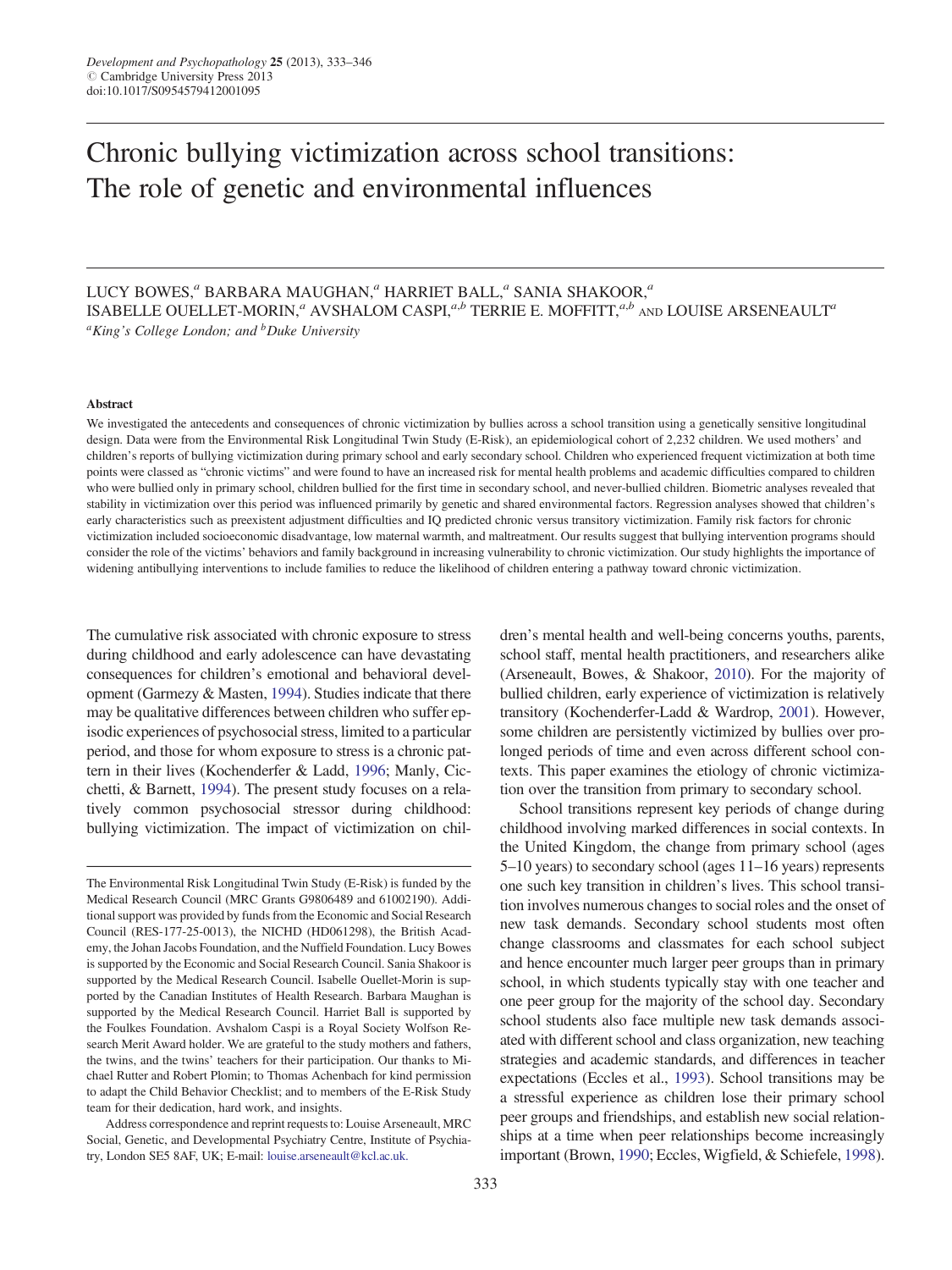## Is Being Bullied Persistent Across School Transitions?

The transition to secondary school may represent an important turning point in the lives of children who have experienced victimization during the primary school years.Moving to a new social environment may present opportunities to escape classroom bullies. However, the move from the top of one hierarchy to the bottom of another as children transition from being the oldest children in primary school to the youngest in secondary school may represent new challenges, with some children becoming victimized during this time. For some, victimization by bullies remains stable across this school transition. The fact that some children remain chronically victimized across the transition from primary to secondary school despite major changes in the social environment suggests that stable factors in children's lives may increase their vulnerability for being victimized in different settings. For example, children's enduring individual characteristics such as a tendency to exhibit withdrawn or anxious behavior may increase their risk of being targeted by bullies in different settings. Stable factors in children's social environment may also increase their risk of being victimized by bullies. Previous studies have identified family factors that are associated with an increase in children's vulnerability to victimization (Baldry, [2003](#page-12-0); Bowes et al., [2009;](#page-12-0) Shields & Cicchetti, [2001](#page-13-0)). Family characteristics may also influence risk of persistent bullying victimization across different school settings. It is critical to identify effective targets for intervention for these vulnerable children at the earliest sign of victimization.

Evidence suggests that, for some children, victimization can last for sustained periods of time, despite the overall decrease in rates of victimization as children grow older. While much victimization at early ages is situational, some children become chronically victimized within the first years of formal education, experiencing victimization with increased regularity (Snyder et al., [2003\)](#page-13-0). In early childhood, 4% of children experience chronic trajectories of victimization prior to school entry (Barker, Boivin, et al., [2008\)](#page-12-0). In a study assessing victimization across the transition from primary to secondary school, 43% of children who were victims of bullying at the first assessment remained bullied at the second assessment 3 years later (Scholte, Engels, Overbeek, de Kemp, & Haselager, [2007](#page-13-0)). In addition, substantial stability in victimization was observed over a 3-year period from Grades 4 to 7 (including the transition from elementary to middle school; Paul & Cillessen, [2003\)](#page-13-0). Stability in victimization has also been observed over a 6-year period that included the transition from primary to secondary school in classes with high hierarchical peer group structuring (as measured by a high disparity in peer-reported social impact among children compared to classes in which most children have similar social impact; Schafer, Korn, Brodbeck, Wolke, & Schulz, [2005\)](#page-13-0).

## Is Chronic Victimization Associated With Negative Mental Health and Academic Outcomes?

Victimization has been repeatedly shown to be a risk factor for adjustment difficulties across development (Arseneault

et al., [2010](#page-12-0)). However, studies suggest that children who experience chronic victimization are more vulnerable than children whose victimization experiences are limited to childhood. Chronically victimized children are at elevated risk for maladjustment (Kochenderfer-Ladd & Wardrop, [2001\)](#page-13-0), may go on to bully others or self-harm (Barker, Arseneault, et al., [2008](#page-12-0)), are more disliked by their peers, and show signs of low self-confidence compared to childhood-limited victims and nonbullied children (Scholte et al., [2007\)](#page-13-0). A dose–response effect has also been observed between duration of victimization and risk of psychotic symptoms (Schreier et al., [2009](#page-13-0)). The present study extends the findings of increased vulnerability among chronic victims of bullying and compares the mental health and academic outcomes of persistently bullied children to children who escape chronic victimization (i.e., children bullied in primary school only) and nonbullied children. We also examine whether chronic victimization leads to greater adjustment difficulties than recent-onset victimization by comparing outcomes of chronically bullied children with those of children who were first bullied in secondary school. Analyses control for the potentially confounding effect of early child characteristics including children's preexisting adjustment difficulties and IQ, as well as family background.

# Victimization and Child Adjustment: Direction of Effects

The direction of effects between victimization and child adjustment difficulties has been the focus of much debate. A recent meta-analysis of 18 longitudinal studies found that internalizing problems function as both antecedents and consequences of peer victimization (Reijntjes, Kamphuis, Prinzie, & Telch, [2010](#page-13-0)). Such reciprocal influences suggest a vicious cycle in which victimization and maladjustment fuel one another (Hodges & Perry, [1999;](#page-13-0) Reijntjes et al., [2010](#page-13-0)), increasing the risk for chronic victimization and mental health problems over time. Thus, while exposure to victimization may be harmful for children's development, preexisting characteristics of the children may increase their likelihood of being targeted by bullies. Physical aggression predicts chronic victimization at school entry (Barker, Boivin, et al., [2008](#page-12-0); Ladd & Troop-Gordon, [2003\)](#page-13-0), while internalizing difficulties such as symptoms of depression, anxiety, or social withdrawal have been found to predict chronic victimization in middle to late childhood (Sourander, Helstela, Helenius, & Piha, [2000;](#page-13-0) Sweeting, Young, West, & Der, [2006\)](#page-13-0). Children's individual characteristics that increase their risk of victimization, including internalizing and externalizing symptoms, are partially influenced by genetic factors (Haberstick, Schmitz, Young, & Hewitt, [2005](#page-13-0)). It is likely that exposure to chronic victimization itself is partly heritable. Genetically informative studies can tell us about whether heritable factors influence individual differences in chronic victimization and provide key information about environmental influences. By identifying sources of influence in the etiology of chronic victimization, we can more effectively tailor interven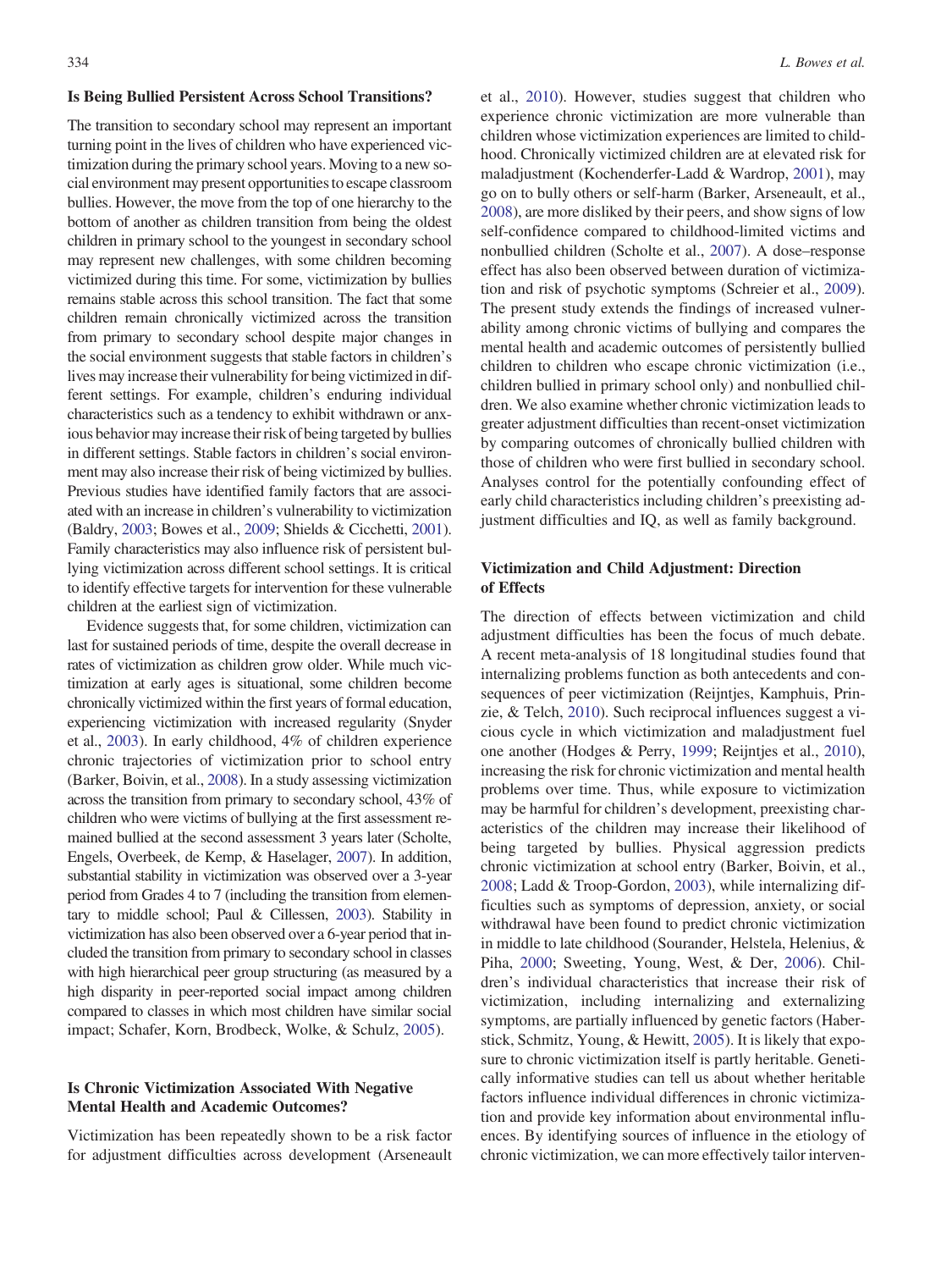tion strategies aiming to break the cycle of victimization. For example, if children's heritable characteristics influence their risk for chronic victimization across different settings, this implies that intervention work would benefit from managing aspects of the victim's behavior in addition to targeting bullying behaviors. Shared environmental influence would imply that factors that make children growing up in the same family more alike are risk factors for chronic victimization, while nonshared environmental influence would suggest that environmental experiences unique to members of a family may be key. Both shared and nonshared environments may emanate from the family environment (i.e., those aspects of the family environment that are shared by twins growing up in the same family and serve to make them more alike and aspects of the family environment that are differentially experienced by each twin in a pair). Experiences outside of the family, including peer groups, life events, and educational experiences, can also be shared or not shared by twins.

# Genetic and Environmental Influences on Persistence of Bullying Victimization Over Time

Cross-sectional studies have investigated the genetic and environmental influences on victimization by peers during early and middle childhood with mixed results. In a study of twins' experiences prior to school entry, peer victimization was found to be environmentally driven and largely unrelated to children's genetic predisposition for both boys and girls (Brendgen et al., [2008](#page-12-0)). In this study, peer victimization was assessed by peer nomination, with children asked to nominate peers who "get hit and pushed by other kids" or who "get called names by other kids." At school entry, this type of peer victimization was not found to be an experience that was "evoked" as a function of children's heritable traits. A different pattern of findings emerged in a behavioral genetic study of victimization among 10-year-old twins in the sample reported here. Genetic influences were found to account for over two-thirds of individual differences in children's victimization at this age (Ball et al., [2008\)](#page-12-0). The remaining variance was explained by nonshared environmental factors (i.e., environmental factors unique to each twin in a pair). This study used mother reports of victimization that encompassed direct (e.g., physical bullying or name calling) and indirect (e.g., excluding from the group) forms of bullying behaviors. The mixed cross-sectional findings may be the result of differences in the way victimization was assessed in the two studies (e.g., peer nomination versus mother reports). However, the divergent findings may also suggest heterogeneity in the etiology of victimization at different ages. It is possible that shared family environments may be particularly crucial risk factors for victimization at younger ages, but as children grow older, the influence of their heritable characteristics may become increasingly more important. Changing social contexts such as the transition from primary school to secondary school may also result in new environmental influences on risk for victimization. Cross-sectional biometric analyses

of victimization cannot inform about the genetic and environmental factors that influence the persistence of victimization over time and across context. What are the influences on chronic victimization across childhood and early adolescence, a period that encompasses important school transitions? Do new genetic and environmental factors emerge to modify risk for victimization during early adolescence compared to during childhood? Longitudinal genetic analysis can go beyond cross-sectional estimates to investigate genetic and environmental influences on victimization status across key transitions. The current study is the first to utilize longitudinal biometric analyses to disentangle genetic and environmental contributions on the persistence of victimization from childhood through to early adolescence, including the transition from primary to secondary school. These analyses also permit investigation of the relative genetic and environmental influences on changes in victimization status over time, making it possible to test whether new genetic and environmental factors emerge to influence victimization during early adolescence. If children's families exert a true environmental and long-lasting effect on children's likelihood of being persistently bullied, results from twin model fitting should indicate environmental influences on chronic victimization. For example, over and above any genetic influences, environmental experiences shared by twins growing up in the same family should contribute to twins' resemblance in chronic victimization, or individual-specific experiences that produce differences between twins in a family should be evident.

## What Factors Predict Chronic Victimization?

The importance of identifying risk factors early in children's lives in order to break the cycle of victimization for this group of vulnerable children is clear. Longitudinal studies have identified factors relating to children's individual characteristics and their home environment that increase their risk for being bullied. Young children who have elevated internalizing or externalizing problems are more likely to be bullied by peers in middle childhood (Arseneault et al., [2006](#page-12-0)). However, even after controlling for the risk associated with children's individual characteristics, factors in children's home environments including harsh parenting and child maltreatment were found to increase risk for victimization (Barker, Boivin, et al., [2008](#page-12-0); Bowes et al., [2009](#page-12-0)). Children growing up in families with low or middle socioeconomic status (SES) have also been found to be at increased risk of victimization (Kim, Boyce, Koh, & Leventhal, [2009;](#page-13-0) Wolke, Woods, Stanford, & Schulz, [2001\)](#page-13-0), as have children whose families participate in fewer social activities (Stevens, De Bourdeaudhuij, & Van Oost, [2002](#page-13-0)). Stable factors in a child's home environment may increase the risk of remaining persistently victimized over time. High levels of harsh and reactive parenting were found to be specific to groups of children showing high and chronic levels of victimization as opposed to other preschool trajectories of victimization. In addition, family poverty predicted high/chronic and moderate/increasing trajectories of victimization (Barker, Boivin, et al., [2008\)](#page-12-0). We can identify potential targets for bullying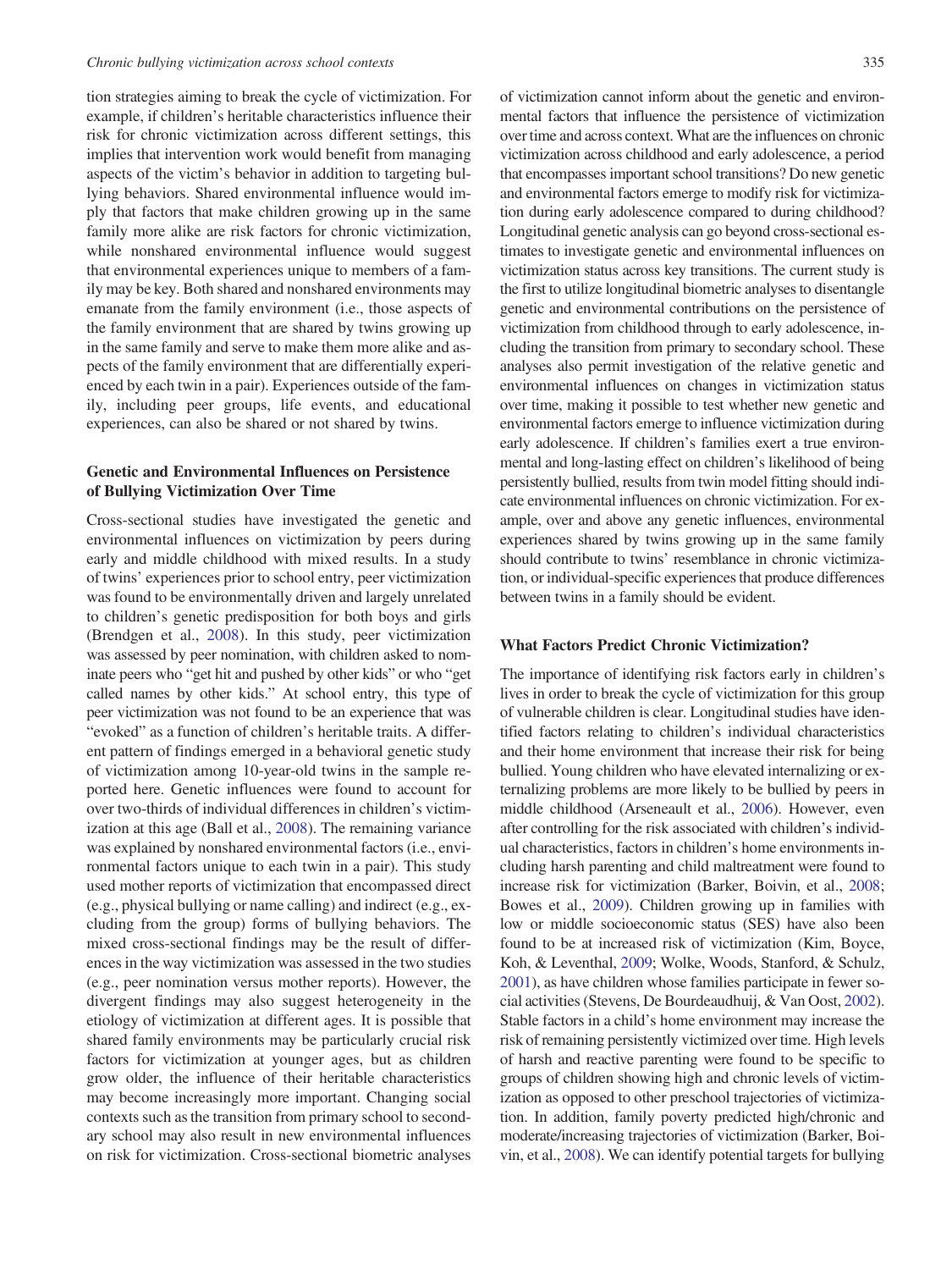intervention programs by comparing children who experience persistent victimization across different school contexts with children who manage to escape victimization. We extend the findings of our behavioral genetic analyses and test whether chronic victims of bullying differ in key individual and family characteristics measured prior to reports of bullying compared to children who escaped victimization (i.e., children bullied at primary school only) and nonbullied children.

Using prospective data from a nationally representative longitudinal study of children, this study aims to (a) test whether chronically bullied children differ in mental health and academic outcomes at age 12 compared to children who escape chronic victimization, children who become bullied during early adolescence, and nonbullied children, over and above any effects of children's preexisting individual characteristics and family background; (b) investigate the genetic and environmental influences on chronic victimization over the transition from primary to secondary school; and (c) examine whether chronic victims of bullying differ in key individual and family characteristics measured at age 5, prior to the experience of victimization, compared to children who are not bullied and those who escape being bullied.

#### Methods

#### Sample

Participants were members of the Environmental Risk Longitudinal Twin Study (E-Risk), which tracks the development of a nationally representative birth cohort of 2,232 British children. The sample was drawn from a larger birth registry of twins born in England and Wales from 1994 through 1995 (Trouton, Spinath, & Plomin, [2002\)](#page-13-0). Details about the sample have been reported previously (Moffitt & E-Risk Team, [2002\)](#page-13-0). Briefly, the Environmental Risk Longitudinal Twin Study sample was constructed from 1999 through 2000, when 1,116 families with same-sex 5-year-old twins (93% of those eligible) participated in home-visit assessments. Families were recruited to represent the UK population of families with newborns in the 1990s, based on residential location throughout England and Wales and mother's age (i.e., older mothers having twins via assisted reproduction were underselected and teenaged mothers with twins were overselected). Follow-up home visits were conducted when the children were aged 7 years (98% participation), 10 years (96% participation), and 12 years (96% participation). The sample includes 55% monozygotic (MZ) and 45% dizygotic (DZ) twin pairs. Sex is evenly distributed within zygosity (49% were boys). Parents gave informed consent and children gave assent. Ethical approval was granted by the Joint South London and Maudsley and the Institute of Psychiatry NHS Ethics Committee.

#### Victimization by bullies

We assessed experiences of victimization by bullies using both mothers' and children's reports of victimization at primary and secondary schools. We explained, "Someone is being bullied when another child (a) says mean and hurtful things, makes fun, or calls a person mean and hurtful names; (b) completely ignores or excludes someone from their group of friends or leaves them out on purpose; (c) hits, kicks, or shoves a person, or locks them in a room; (d) tells lies or spreads rumors about them; and (e) other hurtful things like these. We call it bullying when these things happen often, and when it is difficult to make it stop. We do not call it bullying when it is done in a friendly or playful way." Mothers were interviewed when children were 7, 10, and 12 years old and asked whether either twin had been bullied by another child, responding never, yes, or frequently. We combined mothers' reports at child age 7 and 10 to derive a measure of victimization during primary school. Mothers' reports at child age 12 indexed victimization during secondary school. Typically, relatively low levels of cross-informant agreement for bullying involvement are observed (Ronning et al., [2009](#page-13-0); Wienke Totura, Green, Karver, & Gesten, [2009\)](#page-13-0). In keeping with other studies, the cross-informant agreement between mother and child reports of victimization during primary school and secondary school were modest:  $k = 0.20$  during primary school and  $k = 0.29$  during secondary school. Although interrater reliability between mothers and children was only modest, reports of victimization from both informants were similarly associated with children's emotional and behavioral problems, suggesting that each informant provides a unique but meaningful perspective on bullying involvement (Shakoor et al., [2011](#page-13-0)). The test–retest reliability of victimization was 0.87 using a sample of 30 parents who were interviewed twice, 3–6 weeks apart. During private interviews with children when they were 12 years old, they indicated whether they had been bullied by another child during primary or secondary school. When a mother or a child reported victimization, the interviewer asked them to describe what happened. Notes taken by the interviewers were later checked by an independent rater to verify that the events reported could be classified as instances of bullying operationally defined as evidence of (a) repeated harmful actions (b) between children (c) where there is a power differential between the bully and the victim (Shakoor et al., [2011\)](#page-13-0). We summed mother and child reports of victimization across primary school and separately across secondary school to capture all instances of victimization during these two periods. As data were positively skewed for both the primary and secondary school measures, we divided each index of victimization to three category variables: (0) never victimized (primary school:  $N = 872, 39.4\%$ ; secondary school:  $N = 1,138, 53.0\%$ ), (1) reported by either mother or child as being occasionally victimized (primary school:  $N = 646, 29.2\%$ ; secondary school:  $N = 517, 24.1\%$ ), and (2) reported as being victimized by both informants, or as frequently victimized by mother or child (primary school;  $N = 696, 31.4\%$ ; secondary school:  $N = 491, 22.9\%$ ).

#### Age 12 outcomes of chronic victimization

Internalizing and externalizing problems at age 12 were assessed using the Child Behavior Checklist for mothers (Achen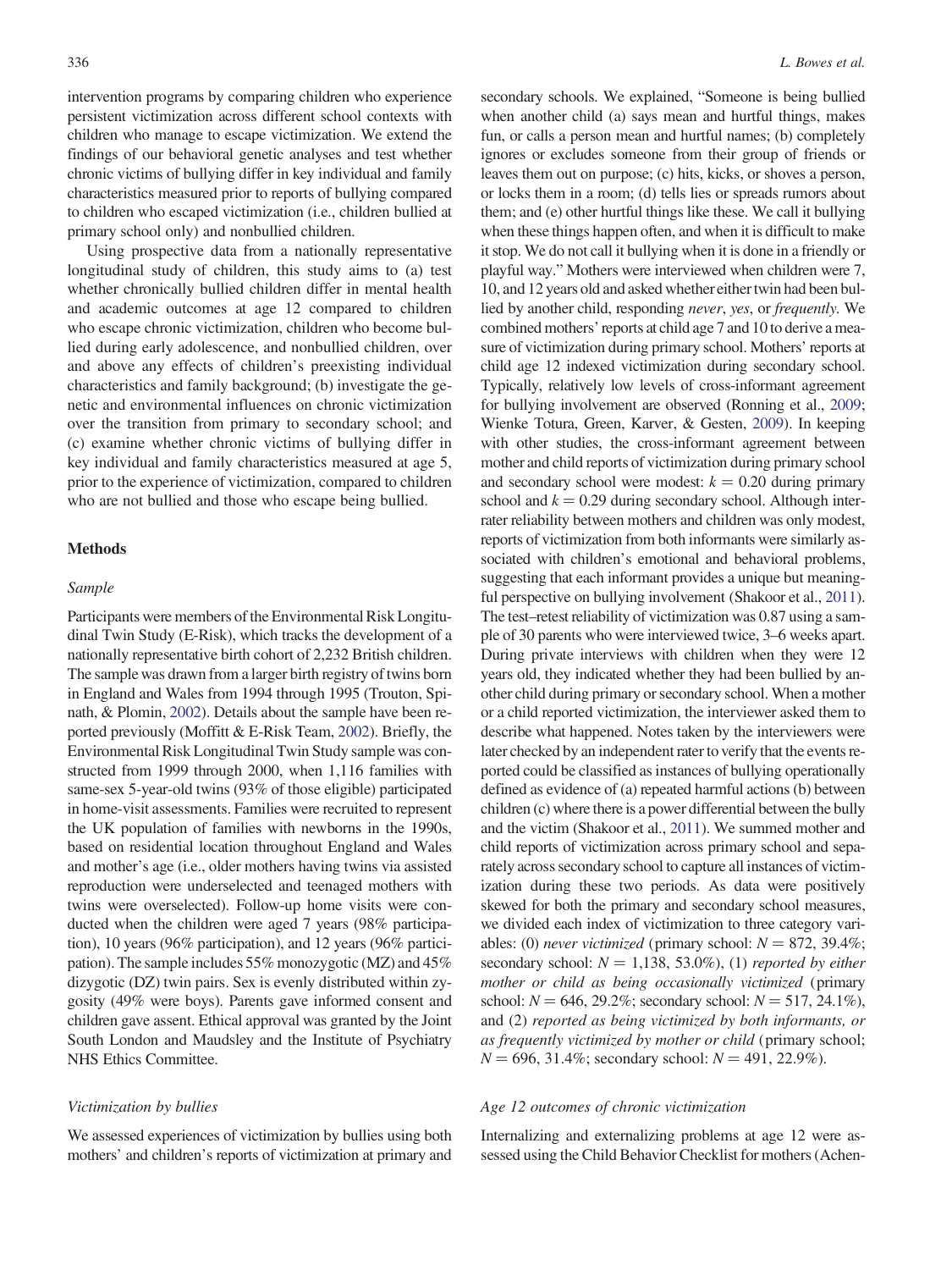bach, [1991a](#page-12-0)) and the Teacher's Report Form (Achenbach, [1991b](#page-12-0)). Mothers were given the instrument at a face-to-face interview and teachers responded by mail. Both informants rated each item as being not true, somewhat or sometimes true, or very true or often true. The reporting period was 6 months before the interview. The internalizing problems scale is the sum of items on the withdrawn and anxious/depressed subscales, including items such as "cries a lot," "withdrawn," "does not get involved with others," and "worries" (somatic complaints were not included, because this scale was not assessed at age 12). Mothers' scores for children's internalizing problems ranged from 0 to 34 ( $M =$ 6.45,  $SD = 5.71$ ), and teachers' scores ranged from 0 to 43  $(M = 4.51, SD = 5.50)$ . The internal consistency reliabilities of the mothers and teachers at 12 years were 0.88 and 0.89, respectively. The externalizing problems scale is the sum of items from the delinquency and aggression subscales, including items such as "gets in many fights," "lying or cheating," and "screams a lot." Mothers' scores for children's externalizing problems ranged from 0 to 55 ( $M = 10.14$ ,  $SD = 8.84$ ), and teachers' scores ranged from 0 to 56 ( $M = 5.51$ ,  $SD =$ 9.50). The internal consistency reliabilities of the mother and teacher at 12 years were 0.92 and 0.96, respectively. Mothers' and teachers' reports at each age were standardized (z transformed) and summed to create cross-informant scales.

We assessed children's depressive symptoms at age 12 using the Children's Depression Inventory (Kovacs, [1985](#page-13-0), [1992\)](#page-13-0). The Children's Depression Inventory is a 27-item, self-report inventory used to measure depressive symptoms in children and adolescents between the ages of 7 and 17. Each of the 27 items in the inventory is a set of statements from which the respondent is asked to select three that best describe his or her thoughts and feelings in the past 2 weeks. Items were administered using flashcards that contained all three possible responses, which are coded between 0 and 2 in the direction of increasing severity. The total score is based on a five-factor solution. The factors are mood, interpersonal problems, ineffectiveness, anhedonia, and negative self-esteem. The total score range was 0 to 42  $(M = 3.11, SD = 5.32)$ . The internal consistency reliability for this scale was 0.90.

We assessed children's anxiety symptoms at age 12 using the Multidimensional Anxiety Scale for Children (March, [1997](#page-13-0)). This 10-item self-report scale measures a wide spectrum of anxiety symptoms, corresponding with the diagnostic criteria for social phobia, selective mutism, separation anxiety, and generalized anxiety disorder. Each of the 10 items are graded in severity (0 to 2), with a total score range of 0 to 18 ( $M = 7.62$ ,  $SD = 3.04$ ) in this sample. The internal consistency reliability of this scale was 0.63.

We included questions about children's academic performance at age 7 in the teacher questionnaire. Teachers were asked whether children's current mathematical  $(M = 2.14,$  $SD = 0.94$ ) and English ( $M = 2.12$ ,  $SD = 0.92$ ) performances were (0) far below average, (1) somewhat below average, (2) average, (3)somewhat above average, or (4) far above average, compared with pupils of the same age.

# Age 5 predictors of chronic victimization

Child characteristics. We assessed internalizing and externalizing problems at age 5 using the Achenbach family of instruments (see age 12 assessments). Mothers' scores for children's internalizing problems at age 5 year ranged from 0 to 36 ( $M = 6.70$ ,  $SD = 5.60$ ), and teachers' scores ranged from 0 to 43 ( $M = 5.43$ ,  $SD = 5.39$ ). The internal consistency reliabilities of the mothers' and teachers' reports of internalizing problems were 0.86 and 0.87, respectively. Mothers' scores for children's externalizing problems ranged from 0 to 55 ( $M = 12.89$ ,  $SD = 9.14$ ), and teachers' scores ranged from 0 to 59 ( $M = 5.41$ ,  $SD = 8.10$ ). The internal consistency reliabilities of the mother and teacher reports for externalizing symptoms were 0.89 and 0.93, respectively. Mothers' and teachers' reports were summed and standardized to create cross-informant scales.

To assess children's IQ, each child was individually tested at age 5, using a short form of the Wechsler Preschool and Primary Scale of Intelligence—Revised (Wechsler, [1990\)](#page-13-0) comprising vocabulary and block design subtests. IQs were prorated following procedures described by Sattler [\(1992](#page-13-0)). The children's IQs ranged from 52 to 145 and were normally distributed ( $M = 100$ ,  $SD = 15$ ).

Family characteristics. SES was constructed from a standardized composite of income, parents' education, and social class when children were 5 years old. The three SES indicators were highly correlated ( $rs = .57-.67$ , all  $ps < .05$ ) and loaded significantly onto one latent factor ( $M = 2.00$ ,  $SD =$ 0.82; factor loadings  $= 0.80, 0.70,$  and 0.83 for income, education, and social class, respectively).

We assessed mothers' perceived social support during interviews when children were 5 years old (Simons & Johnson, [1996](#page-13-0)). We measured three components or "provisions" of social support: financial support (whether financial support was provided in times of need), support with twins (how much help was provided with taking care of the twins in times of need), and emotional support (how much support was provided when the mother was upset, worried, or needed someone to talk to). Mothers were asked to rate the degree to which each of four different social relationships (parents, adult siblings, in-laws, and friends) supplied each of these provisions. Mothers responded to each item with no/not true, somewhat/sometimes, or yes/very true. The 12 items in this scale were summed to give a continuous measure of mother's perceived social support with a total score range of 0 to 24 ( $M = 15.28$ ,  $SD = 5.62$ ). Internal consistency reliability for this scale was 0.76.

We assessed maltreatment by an adult by interviewing mothers with the standardized clinical interview protocol from the Multi-Site Child Development Project (Dodge, Bates, & Pettit, [1990;](#page-12-0) Lansford et al., [2002](#page-13-0)). The protocol included standardized probe questions such as "When [name] was a toddler, do you remember any time when s/he was disciplined severely enough that s/he may have been hurt?" and "Did you worry that you or someone else [such as a babysit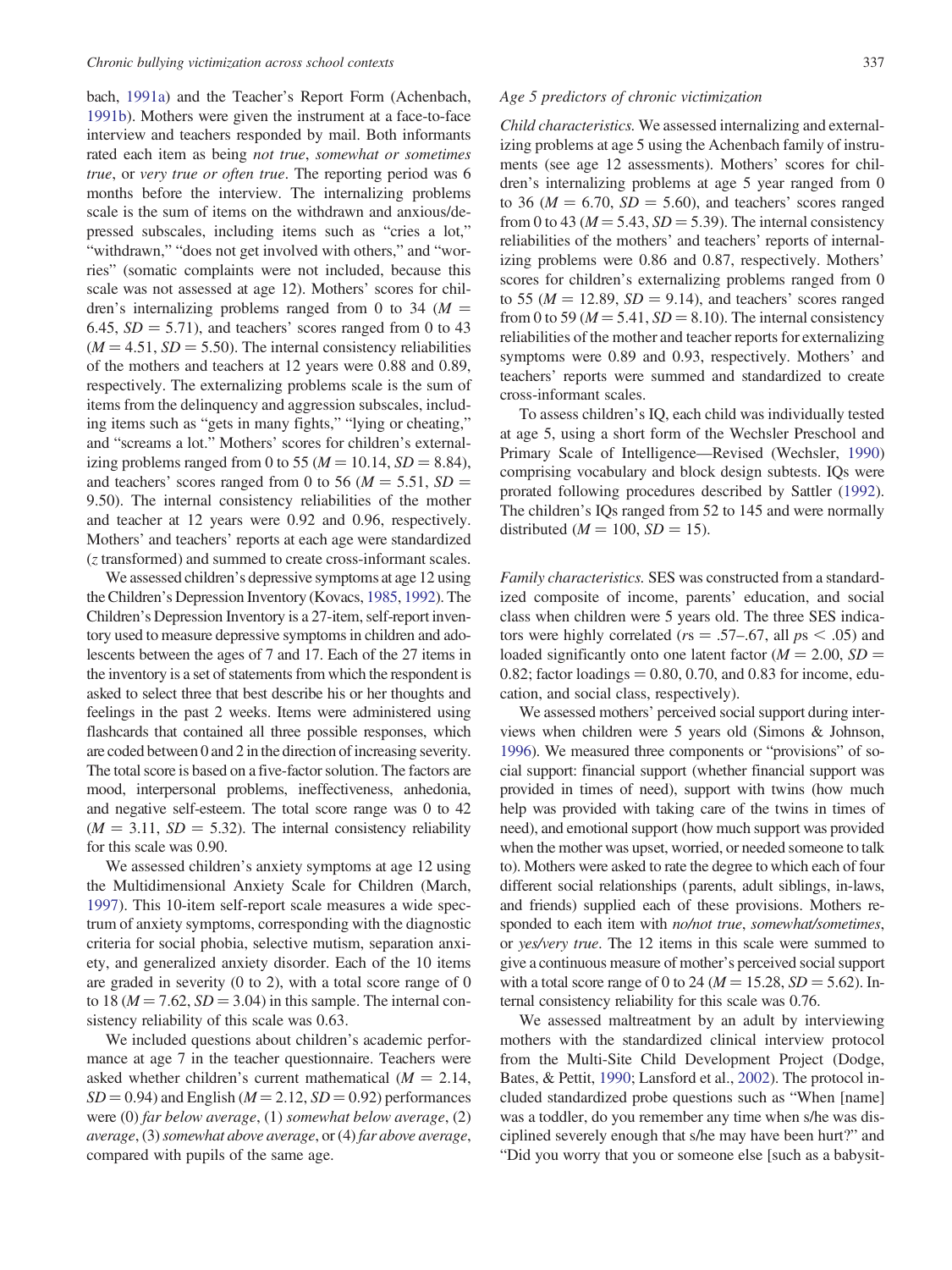ter, a relative, or a neighbor] may have harmed or hurt [name] during those years?" Interviewers coded the likelihood that the child had been harmed on the basis of the mothers' narrative. This classification showed intercoder agreement on 90% of ratings ( $\kappa = 0.6$ ) in the Dodge et al. study (Dodge, Pettit, & Bates, [1994](#page-12-0); Dodge, Pettit, Bates, & Valente, [1995\)](#page-12-0) and ours. On the basis of the mother's report of the severity of discipline and the interviewer's rating of the likelihood that the child had been physically harmed, children were coded as having not been, probably been, or definitely been physically harmed. For this study, we examined children who experienced probable or definite harm by an adult (1) versus others (0). In our sample, 307 children (13.8%) were probably or definitely maltreated by the age of 5 years.

## Statistical analyses

All regression analyses were conducted using STATA 10.0 (STATA, [2005\)](#page-13-0). Participants in this study were pairs of same-sex twins, and, hence, each family contained data for two children. This resulted in nonindependent observations, which were adjusted for with tests based on the sandwich or Huber–White variance (Williams, [2000\)](#page-13-0). These tests adjust estimated standard errors to account for the dependence in the data.

# **Results**

# Is involvement in victimization persistent from primary to secondary school?

We examined correlations between our age 5 and age 12 measures (see Table 1). We calculated the percentage of children in each victimization category at primary school (not bullied, bullied occasionally, and bullied frequently) who were identified as being never, occasionally, or frequently bullied during secondary school. To measure the persistence of victimization over time, we examined the relative risk from regression models predicting victimization at secondary school from victimization at primary school.

Boys experienced more victimization than girls in both primary school ( $\chi^2 = 9.5$ ,  $p < .01$ ) and secondary school  $(\chi^2 = 11.4, p < .01)$ . Boys were also more likely to be chronically victimized ( $\chi^2 = 5.2$ ,  $p < .05$ ). Of the children who were frequently bullied during primary school, 43.1% of boys and 40.1% of girls remained frequently bullied during secondary school (boys:  $N = 157$ , girls:  $N = 129$ ; [Table 2](#page-6-0)). Chronic victimization was not infrequent; overall, 13.3% of children experienced frequent victimization at both time points (boys: 15.0%, girls: 11.7%). Victimization during primary school was significantly associated with victimization during secondary school (total:  $RR = 1.7, 95\%$  confidence interval  $|CI| = 1.6$ –1.8; boys: RR = 1.6, 95% CI = 1.4–1.7; girls: RR = 1.8, 95% CI = 1.6–1.9).

# Is chronic victimization associated with negative mental health and academic outcomes?

To examine outcomes of chronic victimization, we divided our sample into four groups: chronic victims (frequently bullied at both primary and secondary school), primary school victims (frequently bullied at primary school only), secondary school victims (frequently bullied at secondary school only), and nonvictimized (children who experienced either occasional or no victimization at primary and secondary school). We tested whether chronic victims differed in mental health and academic outcomes relative to groups of nonvictimized children, primary school victims, and secondary

Table 1. Correlations among individual and family characteristics measured at age 5 and mental health and academic outcomes at age 12

|                           | Age 5 Variables |                   |          |                   |          | Age 12 Variables |                                     |         |   |         |    |
|---------------------------|-----------------|-------------------|----------|-------------------|----------|------------------|-------------------------------------|---------|---|---------|----|
|                           | 1               | 2                 | 3        | $\overline{4}$    | 5        | 6                | 7                                   | 8       | 9 | 10      | 11 |
| Age 5 variables           |                 |                   |          |                   |          |                  |                                     |         |   |         |    |
| 1. Internalizing problems |                 |                   |          |                   |          |                  |                                     |         |   |         |    |
| 2. Externalizing problems | $.30**$         |                   |          |                   |          |                  |                                     |         |   |         |    |
| 3. IQ                     |                 | $-.15** - .18**$  |          |                   |          |                  |                                     |         |   |         |    |
| 4. Socioeconomic status   |                 | $-.14**$ $-.17**$ | $.38**$  |                   |          |                  |                                     |         |   |         |    |
| 5. Social support         | $-.13**$        | $-15**$           | $.13***$ | $.15***$          |          |                  |                                     |         |   |         |    |
| Age 12 variables          |                 |                   |          |                   |          |                  |                                     |         |   |         |    |
| 6. Internalizing problems | $.34**$         | $.32**$           |          | $-.20**$ $-.15**$ | $-.17**$ |                  |                                     |         |   |         |    |
| 7. Externalizing problems | $.12**$         | $.51**$           |          | $-17**$ $-25**$   | $-.21**$ | $.43**$          |                                     |         |   |         |    |
| 8. Depressive symptoms    | $.11**$         | $.17**$           |          | $-.14**$ $-.05*$  | $-.06*$  | $.24**$          | $.18**$                             |         |   |         |    |
| 9. Anxiety symptoms       | $.11**$         | .01               | $-.13**$ | $-.06*$           | $-.07*$  | $.19**$          | $-.01$                              | $.27**$ |   |         |    |
| 10. Math                  | $-.17**$        | $-.23**$          | $.47**$  | $.29**$           | $.09*$   |                  | $-.26***$ $-.29**$ $-.17**$ $-.11*$ |         |   |         |    |
| 11. English               | $-.15**$        | $-.24**$          | $.43**$  | $.29**$           | $.10*$   |                  | $-.26**$ $-.30**$ $-.16**$ $-.08*$  |         |   | $.83**$ |    |

 $*_{p}$  < .05.  $*_{p}$  < .01.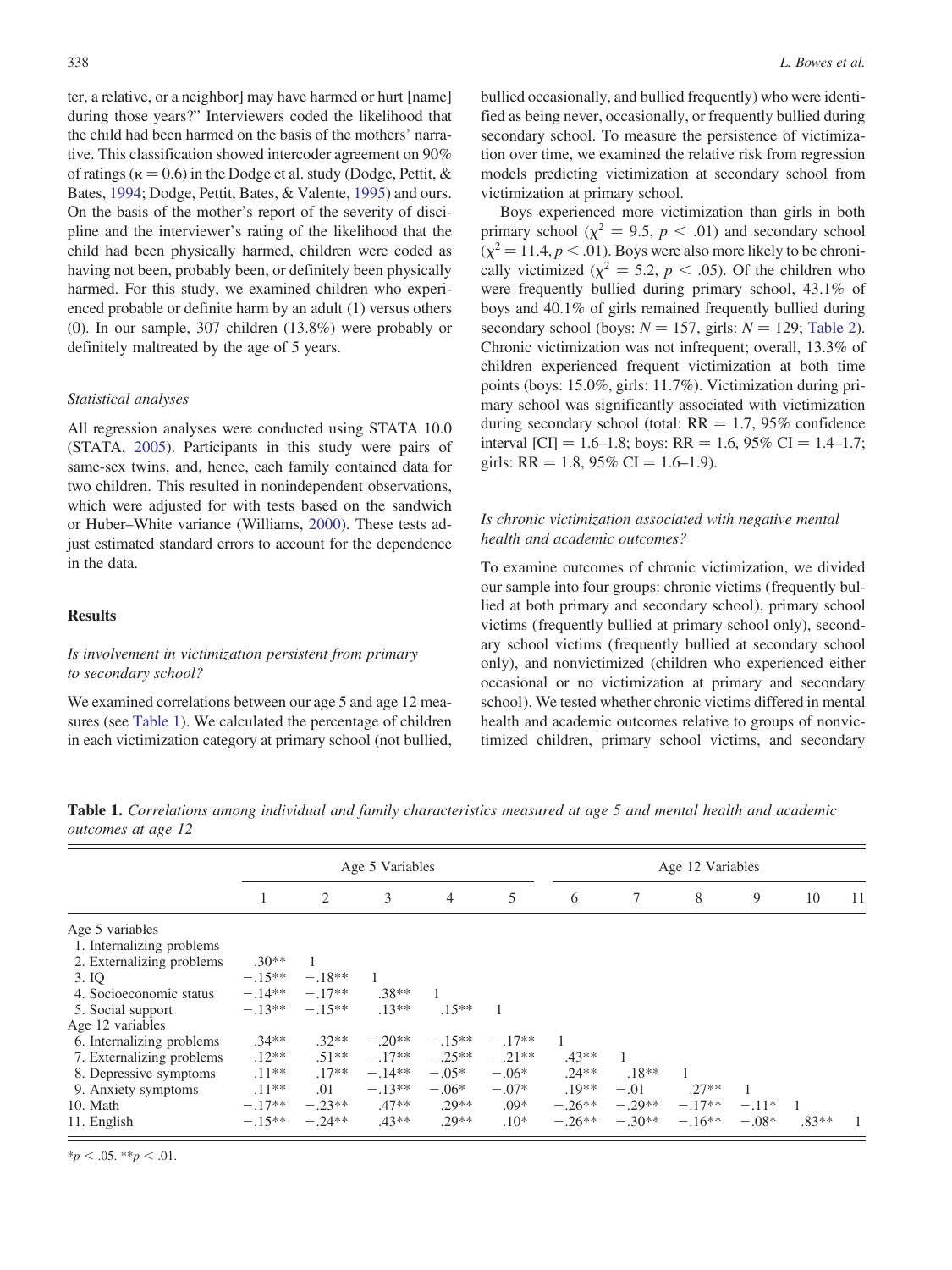| Victimization<br>Primary School     |                                        | Secondary School                     |                                   |                                    |                                   |                                   |  |  |  |  |
|-------------------------------------|----------------------------------------|--------------------------------------|-----------------------------------|------------------------------------|-----------------------------------|-----------------------------------|--|--|--|--|
|                                     | $N(\%)$                                | Never                                |                                   | Occasionally<br>$N(\%)$            | Frequently<br>$N(\%)$             |                                   |  |  |  |  |
|                                     | <b>Boys</b>                            | Girls                                | <b>Boys</b>                       | Girls                              | <b>Boys</b>                       | Girls                             |  |  |  |  |
| Never<br>Occasionally<br>Frequently | 253 (67.9)<br>153 (49.8)<br>112 (30.8) | 335 (74.4)<br>176(53.3)<br>109(33.9) | 71(19.0)<br>93 (30.3)<br>95(26.1) | 79 (17.6)<br>95(28.8)<br>84 (26.1) | 49(13.1)<br>61(19.9)<br>157(43.1) | 36(8.0)<br>59 (17.9)<br>129(40.1) |  |  |  |  |

<span id="page-6-0"></span>Table 2. Victimization status of children across primary and secondary school

Note: The number of children in each victimization category is presented. The values in parentheses represent percentage of children from each category in primary school identified as being never, occasionally, or frequently bullied during secondary school.

school victims using linear regression models, with chronic victims as the comparison group. In order to determine whether children who escaped chronic victimization (i.e., primary school victims) were still at risk for mental health and school achievement difficulties at age 12, we further compared outcomes of primary school victims to nonvictimized children. All analyses controlled for the effects of potential confounds including children's preexisting characteristics assessed at age 5 (internalizing and externalizing problems and IQ) and family background at age 5 (SES, mother's social support, and child maltreatment).

Victimization was a risk factor for adjustment difficulties [\(Table 3](#page-7-0)). Even children whose experiences of victimization were limited to primary school showed significantly higher levels of internalizing symptoms at age 12 compared to nonvictimized children, using mothers', teachers', and children's reports. However, children who experienced chronic frequent victimization from primary to secondary school were the most vulnerable group of bullied children. Chronically victimized children had significantly greater levels of internalizing and externalizing problems than children who escaped victimization and nonvictimized children. Chronic victims also self-reported more symptoms of depression and anxiety compared to primary school victims and nonvictimized children. Chronic victims differed significantly in their mental health outcomes compared to children who had recently become victimized at secondary school. The increased risk of mental health problems was significantly greater for chronic victims of bullying even after controlling for children's early internalizing and externalizing problems as well as IQ, and controlling for family background characteristics (e.g., SES, mother's social support, and child maltreatment) assessed at age 5, before victimization occurred. Children who experienced chronic victimization performed less well in mathematics and English at age 12 relative to primary school victims and nonbullied children. This decreased performance could not be accounted for by differences in IQ, adjustment difficulties, or family background measured at age 5.

Children who became bullied during secondary school did not differ significantly relative to children who experienced chronic victimization on their low academic performance.

Associations between victimization status and mental health and school achievement outcomes did not differ according to gender.

# What are the relative contributions of genetic and environmental influences on persistence in victimization from primary to secondary school?

In order to test the relative influence of genes and environment on persistence of victimization from primary through to secondary school we used twin methodology. MZ twins are genetically identical whereas DZ twins share, on average, only 50% of their segregating genes. By comparing the concordance of a particular phenotype within pairs of MZ and DZ twins, it is possible to estimate the relative influence of genetic and environmental factors on the observed variation in a measured phenotype. Twin methodology makes assumptions about the nature of the processes being estimated. A detailed discussion of these assumptions can be found elsewhere (Boomsma, [2002;](#page-12-0) Martin & Machin, [1997\)](#page-13-0). We used Mx (Neale et al., [2006](#page-13-0)) to calculate polychoric correlations and thresholds and to perform standard univariate and bivariate liability-threshold modeling (Falconer, [1965;](#page-12-0) Smith, [1974\)](#page-13-0). Liability-threshold modeling is the categorical equivalent of continuous twin model-fitting analyses.

In the standard univariate model, the phenotypic variation is decomposed into that explained by additive genetic (A), shared environmental (C), and nonshared environmental (E) factors. Shared environmental influences represent factors that have impacted both twins equally, while nonshared environmental influences represent factors that have impacted the twins differently. The relative magnitude of the model parameters (A, C, and E) is inferred by comparing observed between-twin correlations to correlations predicted from a hypothesized model. Error of measurement is partitioned into the E parameter (Neale & Cardon, [1992\)](#page-13-0). We initially fitted these univariate models separately to victimization at primary school and at secondary school. To examine persistence in victimization over time, we then fitted a bivariate Cholesky decomposition model. Bivariate models follow the same principles as univariate models but decompose the covar-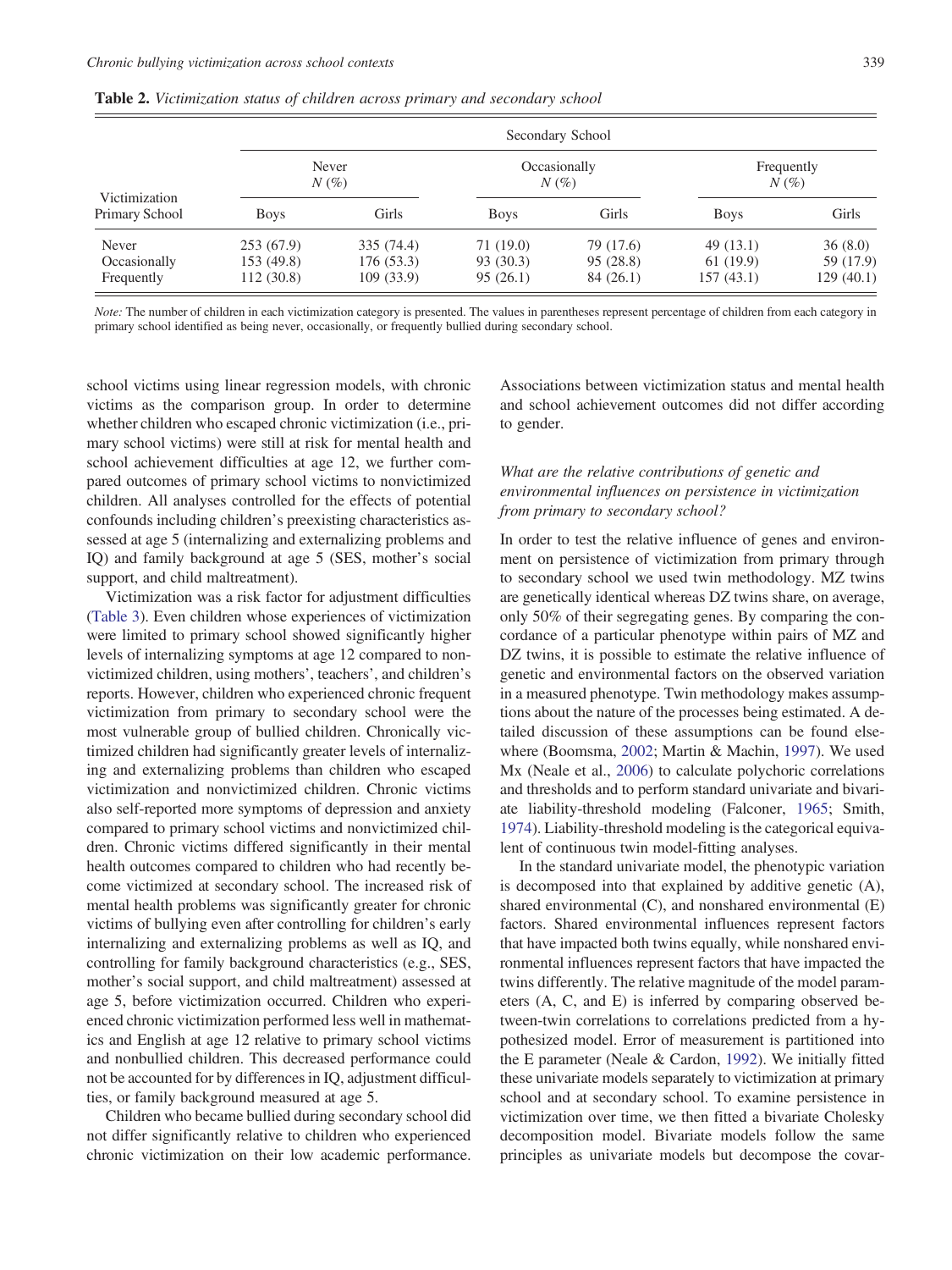|                                             | Group Means                                |                                           |                                           |                                                | Comparison Between Groups                             |                                                       |                                                       |                                                   |  |
|---------------------------------------------|--------------------------------------------|-------------------------------------------|-------------------------------------------|------------------------------------------------|-------------------------------------------------------|-------------------------------------------------------|-------------------------------------------------------|---------------------------------------------------|--|
|                                             | <b>NonVictims</b><br>$(N = 1255)$<br>M(SD) | <b>PS</b> Victims<br>$(N = 400)$<br>M(SD) | <b>SS</b> Victims<br>$(N = 205)$<br>M(SD) | <b>Chronic Victims</b><br>$(N = 286)$<br>M(SD) | Chronic Vs.<br><b>Nonvictims</b><br>$\beta$ (95% CIs) | Chronic Vs. PS<br><b>Victims</b><br>$\beta$ (95% CIs) | Chronic Vs. SS<br><b>Victims</b><br>$\beta$ (95% CIs) | Nonvictims Vs. PS<br>Victims<br>$\beta$ (95% CIs) |  |
|                                             |                                            |                                           |                                           |                                                | <b>Mental Health Outcomes</b>                         |                                                       |                                                       |                                                   |  |
| Mother and teacher reports<br>Internalizing |                                            |                                           |                                           |                                                |                                                       |                                                       |                                                       |                                                   |  |
| problems<br>Externalizing                   | 9.3(6.9)                                   | 10.8(8.0)                                 | 13.4(8.8)                                 | 16.7(10.8)                                     | $-0.6$ ( $-0.8$ , $-0.4$ )                            | $-0.4(-0.6, -0.3)$                                    | $-0.2$ (-0.4, -0.0)                                   | 0.1(0.0, 0.2)                                     |  |
| problems<br>Child reports<br>Depressive     | 13.4(12.4)                                 | 15.0(13.4)                                | 18.3(15.7)                                | 24.5(19.4)                                     | $-0.3, (-0.5, -0.2)$                                  | $-0.3$ ( $-0.5, -0.2$ )                               | $-0.2$ (-0.4, -0.0)                                   | $0.0 (-0.1, 0.1)$                                 |  |
| symptoms<br>Anxiety                         | 2.1(3.5)                                   | 3.1(4.8)                                  | 4.0(6.0)                                  | 7.0(8.8)                                       | $-0.8$ ( $-1.1, -0.6$ )                               | $-0.6(-0.9, -0.4)$                                    | $-0.5$ ( $-0.7, -0.2$ )                               | 0.2(0.1, 0.3)                                     |  |
| symptoms                                    | 7.2(2.8)                                   | 7.7(3.0)                                  | 7.8(3.5)                                  | 9.2(3.3)                                       | $-0.6$ ( $-0.8, -0.5$ )                               | $-0.5$ ( $-0.6, -0.3$ )                               | $-0.4$ ( $-0.6$ , $-0.2$ )                            | 0.2(0.1, 0.3)                                     |  |
|                                             |                                            |                                           |                                           |                                                | Academic Outcomes                                     |                                                       |                                                       |                                                   |  |
| Math<br>English                             | 2.3(0.9)<br>2.3(0.9)                       | 2.2(1.0)<br>2.1(0.9)                      | 1.9(0.8)<br>1.9(0.9)                      | 1.8(0.9)<br>1.7(0.9)                           | 0.2(0.1, 0.4)<br>0.2(0.1, 0.4)                        | 0.3(0.1, 0.5)<br>$0.2$ (-0.0, 0.3)                    | 0.0(0.2, 0.2)<br>$-0.1$ ( $-0.2$ , 0.1)               | $0.0 (-0.1, 0.1)$<br>$-0.1$ ( $-0.2$ , 0.0)       |  |

<span id="page-7-0"></span>**Table 3.** Group means and comparisons of mental health and academic outcomes at age 12 for chronic victims of bullying, PS victims, SS victims, and nonvictimized children

Note: Means and standard deviations are presented as raw scores; betas from regression analyses are standardized. Adjusted regression analyses controlling for age 5 individual characteristics (internalizing and externalizing symptoms, gender, IQ) and age 5 family characteristics (Socioeconomic status, social support, and child maltreatment). To investigate whether gender differentially influenced the associations between each bullying victimization status and each outcome, an interaction term (gender by mental health or school achievement outcome) was included in regression models. None of the interaction terms yielded improvements in the fit of models above and beyond main effects only. Thus, analyses were conducted for the whole sample collapsed across gender. PS, primary school; SS, secondary school; CI, confidential interval.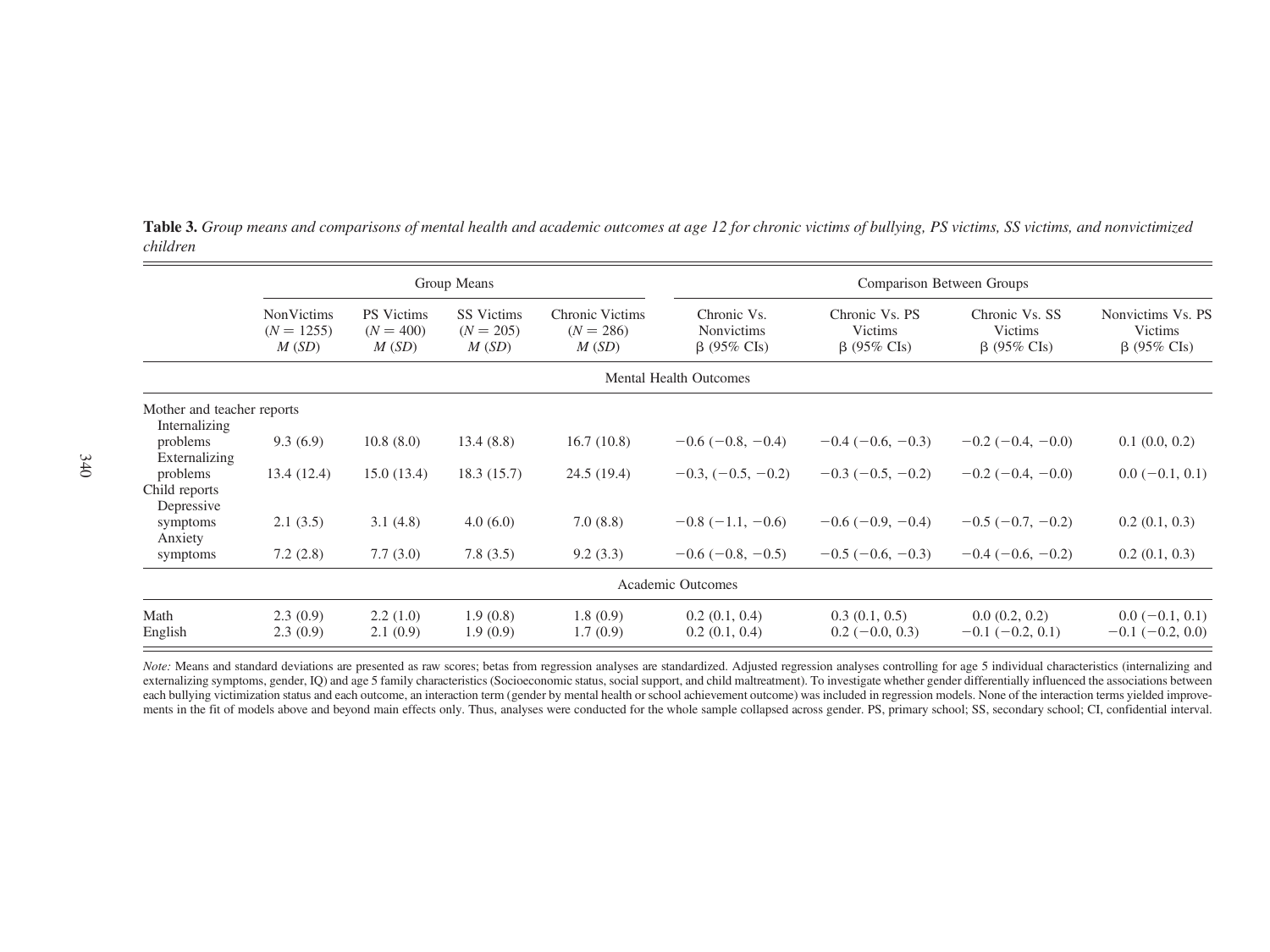iance between measures, in this case of victimization at primary school and at secondary school, into bivariate A, C, and E parameters. These parameters are estimated using the cross-twin cross-trait correlations (i.e., victimization in primary school for Twin 1 correlated with victimization in secondary school for Twin 2).

The relative contribution of genetic and environmental factors on victimization can be estimated by comparing intraclass correlations for MZ and DZ twin pairs (Table 4). Cross-sectional associations (polychoric within-pair correlations) were higher for MZ compared to DZ twins both at primary school  $(r = .70 \text{ vs. } .45)$  and at secondary school  $(r = .76 \text{ vs. } .48)$ , indicating genetic influence on victimization at both time points. Within-pair correlations for MZ twins at both time points were less than 1.00, indicating nonshared environmental influence. DZ correlations were slightly more than half the MZ correlations, indicating relatively little influence of shared environment on cross-sectional measures of victimization at primary and secondary school. Twin correlations over time (crosstwin cross-time correlations) were slightly higher for MZ twins than for DZ twins ( $r = .42$  vs. .31), suggesting a genetic contribution to the persistence of victimization. The DZ twin correlations were greater than half the MZ correlations, also indicating shared environmental influence.

We applied biometric analyses to our data on victimization at both primary and secondary school to provide a more precise estimation of the genetic, shared, and nonshared environmental influences on victimization over time. We fitted separate univariate genetic models to victimization data at both time points (Table 5). Model parameters could be equated across gender without worsening the model fit, suggesting no difference in the relative influence of genetic and environmental influences for boys and for girls. For victimization in primary and in secondary school, the parameter estimates included small, nonsignificant shared environmental influences. The best fitting models at both time points were therefore AE models, including relatively large genetic influence (71% at primary school and 77% at secondary school) and a moderate influence of the nonshared environment (29% and 23%, respectively).

Table 4. Phenotypic and within-pair polychoric correlations for bullying victimization in primary school and in secondary school

|                                                                                      | <b>Bullying Victimization</b> |                  |  |  |  |
|--------------------------------------------------------------------------------------|-------------------------------|------------------|--|--|--|
| Cross-Twin Correlations                                                              | Primary School                | Secondary School |  |  |  |
| MZ twin victimization<br>Primary school<br>Secondary school<br>DZ twin victimization | 0.70<br>0.42                  | 0.76             |  |  |  |
| Primary school<br>Secondary school                                                   | 0.45<br>0.31                  | 0.48             |  |  |  |

Note: MZ, monozygotic; DZ, dizygotic.

Table 5. Genetic and environmental parameter estimates and fit indices for the sex-equated univariate model of victimization at primary school and secondary school

|                                          |              | Variance<br>Components |                      | Fit Indices (Compared<br>to Full Model) |             |                |  |
|------------------------------------------|--------------|------------------------|----------------------|-----------------------------------------|-------------|----------------|--|
| Victimization                            | A            | E<br>C                 |                      | $\Delta x^2$                            | $\Delta df$ | p              |  |
|                                          |              | Primary School         |                      |                                         |             |                |  |
| Full model (ACE)<br>AE model<br>CE model | 0.55<br>0.71 | 0.15<br>0.58           | 0.30<br>0.29<br>0.42 | 2.11<br>24.24                           | 1           | .15<br>< 0.001 |  |
|                                          |              |                        | Secondary School     |                                         |             |                |  |
| Full model (ACE)<br>AE model<br>CE model | 0.63<br>0.77 | 0.13<br>0.62           | 0.24<br>0.23<br>0.38 | 1.58<br>34.40                           |             | .21<br>< 0.001 |  |

Note: For the model on primary school data, thresholds and parameters could be equated across gender without significant loss of model fit ( $\Delta \chi^2 = 8.3$ ;  $\Delta df$  $= 4, p = 0.1$ ). For the secondary school model, parameter estimates could be equated across gender without significant loss of model fit ( $\Delta \chi^2 = 3.0$ ;  $\Delta df =$ 2,  $p = 0.2$ ), but thresholds could not ( $\Delta \chi^2 = 6.8$ ;  $\Delta df = 2$ ,  $p = 0.03$ ), reflecting the mean gender differences observed in victimization at secondary school. A, additive genetic; C, shared environment; E, nonshared environment.

## Genetic and environmental influences on persistence of victimization over time

We estimated the relative contribution of genetic and environmental influences on the persistence of victimization from primary to secondary school. From the estimates presented in [Fig](#page-9-0)[ure 1](#page-9-0), it is possible to calculate how much of the persistence in victimization over time (phenotypic correlation,  $r = .48$ ) is due to genetic, shared environmental, and nonshared environmental influences. Genetic factors accounted for nearly half (47%) of the correlation in victimization over time  $([a11 \times a12]/r = [.71]$  $\times$  .32]/.48 = .47). Shared environmental influences accounted for 41% of the persistence in victimization, and the remaining 12% of the phenotypic correlation was accounted for by nonshared environmental factors. Thus, persistence of victimization from primary to secondary school was mainly due to genetic and shared environmental influences.

The estimates in [Figure 1](#page-9-0) also indicate new genetic and environmental influences that uniquely contributed to victimization at secondary school. Secondary school specific effects were due primarily to genetic influences (66.7%; i.e.,  $a21/[a21 + c21 +$  $e21$ ] = 0.46/[0.46 + 0.00 + 0.23]) and nonshared environmental influences (33.3%), with no effect of the shared environment on secondary school victimization. We found no significant gender differences in the relative influence of genes and environment on variance in chronic victimization.

# What factors uniquely predict chronic versus transient victimization?

To examine predictors of chronic victimization, we tested whether early individual and, separately, early family charac-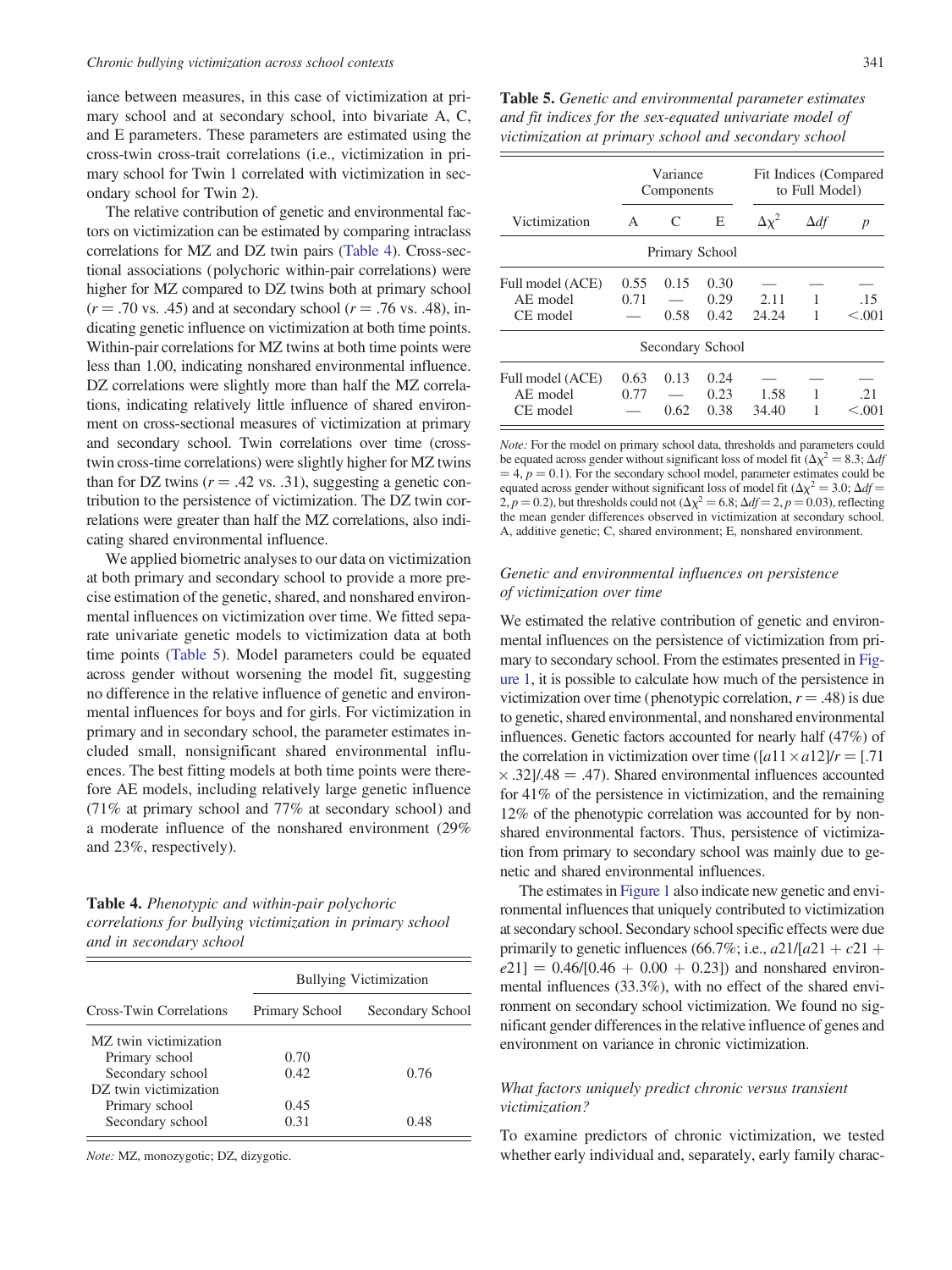<span id="page-9-0"></span>

Figure 1. Bivariate Cholesky decomposition model showing relative genetic (A), shared environmental (C), and nonshared environmental (E) influence on stability and change in victimization from primary to secondary school. Thresholds and model parameters could be equated for males and females without significant loss of fit ( $\Delta \chi^2 = 12.3$ ;  $\Delta df = 7$ ,  $p = 0.1$ ). All other results shown were statistically significant at the .05 level. A1, C1, and E1 refer to influences at both time points; A2, C2, and E2 to influences only at secondary school.

teristics (assessed at age 5) uniquely predicted children who became chronically victimized compared to children who escaped chronic victimization (primary school victims) and

children who were never victimized using multivariate multinomial logistic regression models.

At age 5, before victimization occurred, bullied children, including those who later escaped victimization and those who became chronically victimized over time, showed higher levels of externalizing symptoms (Table 6). However, even at the age of 5, children who later became chronically victimized also showed elevated internalizing problems and a lower IQ compared to both nonvictimized children and children who experienced transitory victimization limited to primary school.

In terms of family characteristics, both chronic and transitory victims of bullying were more likely to have a mother who received low social support compared to nonvictimized children. Chronically victimized children were more likely to live in families with lower SES and to have experienced child maltreatment compared to nonvictimized children and children who experienced transitory victimization. Children whose experiences of victimization were limited to primary school did not differ from nonvictimized children in their early family SES and experience of child maltreatment.

## Discussion

Using data from a large epidemiological longitudinal sample, we found that for some children victimization by bullies is persistent across a key school transition. According to multiple informants, children who experienced chronic victimization had poorer mental health and academic outcomes compared to nonvictimized children, those who escaped victimization, and children who became bullied at secondary school. The effect of chronicity of victimization on adjust-

Table 6. Group means and comparisons using multiple regression analyses testing separately the unique associations between age 5 individual and family characteristics with nonvictimized children, children who escape victimization (PS victims), and chronic victims of bullying

|                                                           |                                                                                         | Group Means                             |                                         | <b>Comparison Between Groups</b>                               |                                                              |                                                              |  |
|-----------------------------------------------------------|-----------------------------------------------------------------------------------------|-----------------------------------------|-----------------------------------------|----------------------------------------------------------------|--------------------------------------------------------------|--------------------------------------------------------------|--|
|                                                           | <b>PS</b> Victims<br><b>Nonvictims</b><br>$(N = 1255)$<br>$(N = 400)$<br>M(SD)<br>M(SD) |                                         | Chronic Victims<br>$(N = 286)$<br>M(SD) | <b>Nonvictims</b><br>Vs. PS Victims<br>OR $(95\% \text{ Cls})$ | Nonvictims Vs.<br>Chronic Victims<br>OR $(95\% \text{ Cls})$ | PS Victims Vs.<br>Chronic Victims<br>OR $(95\% \text{ Cls})$ |  |
|                                                           |                                                                                         |                                         | Child Characteristics                   |                                                                |                                                              |                                                              |  |
| Internalizing problems<br>Externalizing problems<br>IQ    | 11.5(8.1)<br>16.3(12.6)<br>101.3(14.7)                                                  | 12.0(7.9)<br>18.8 (13.2)<br>100.6(15.5) | 15.0(9.6)<br>24.9(16.1)<br>94.1 (14.2)  | $1.0(0.9-1.2)$<br>$1.2(1.1-1.4)$<br>$1.0(0.9-1.1)$             | $1.2(1.1-1.4)$<br>$1.5(1.3-1.8)$<br>$0.7(0.6-0.8)$           | $1.2(1.0-1.4)$<br>$1.3(1.1-1.5)$<br>$0.7(0.6-0.8)$           |  |
|                                                           |                                                                                         |                                         | <b>Family Characteristics</b>           |                                                                |                                                              |                                                              |  |
| <b>SES</b><br>Social support<br>Child maltreatment $(\%)$ | 2.1(0.8)<br>15.9(5.4)<br>0.7                                                            | 2.0(0.8)<br>14.9(5.7)<br>1.0            | 1.7(0.8)<br>13.6(5.9)<br>5.9            | $0.9(0.8-1.0)$<br>$0.8(0.7-1.0)$<br>$1.2(0.4-3.5)$             | $0.7(0.6-0.8)$<br>$0.7(0.6-0.8)$<br>$6.3(2.3-17.4)$          | $0.8(0.7-0.9)$<br>$0.8(0.7-1.0)$<br>$5.2(1.6-17.1)$          |  |

Note: Means and standard deviations are presented as raw scores; regression analyses use standardized estimates. Analyses controlled for the potential confounding effect of gender. To investigate whether gender differentially influenced the associations between each child or family level predictor and bullying victimization status, an interaction term (gender by child or family level predictor) was included in regression models. None of the interaction terms yielded improvements in the fit of models above and beyond main effects only. Thus, analyses were conducted for the whole sample collapsed across gender. PS, primary school; SES, socioeconomic status.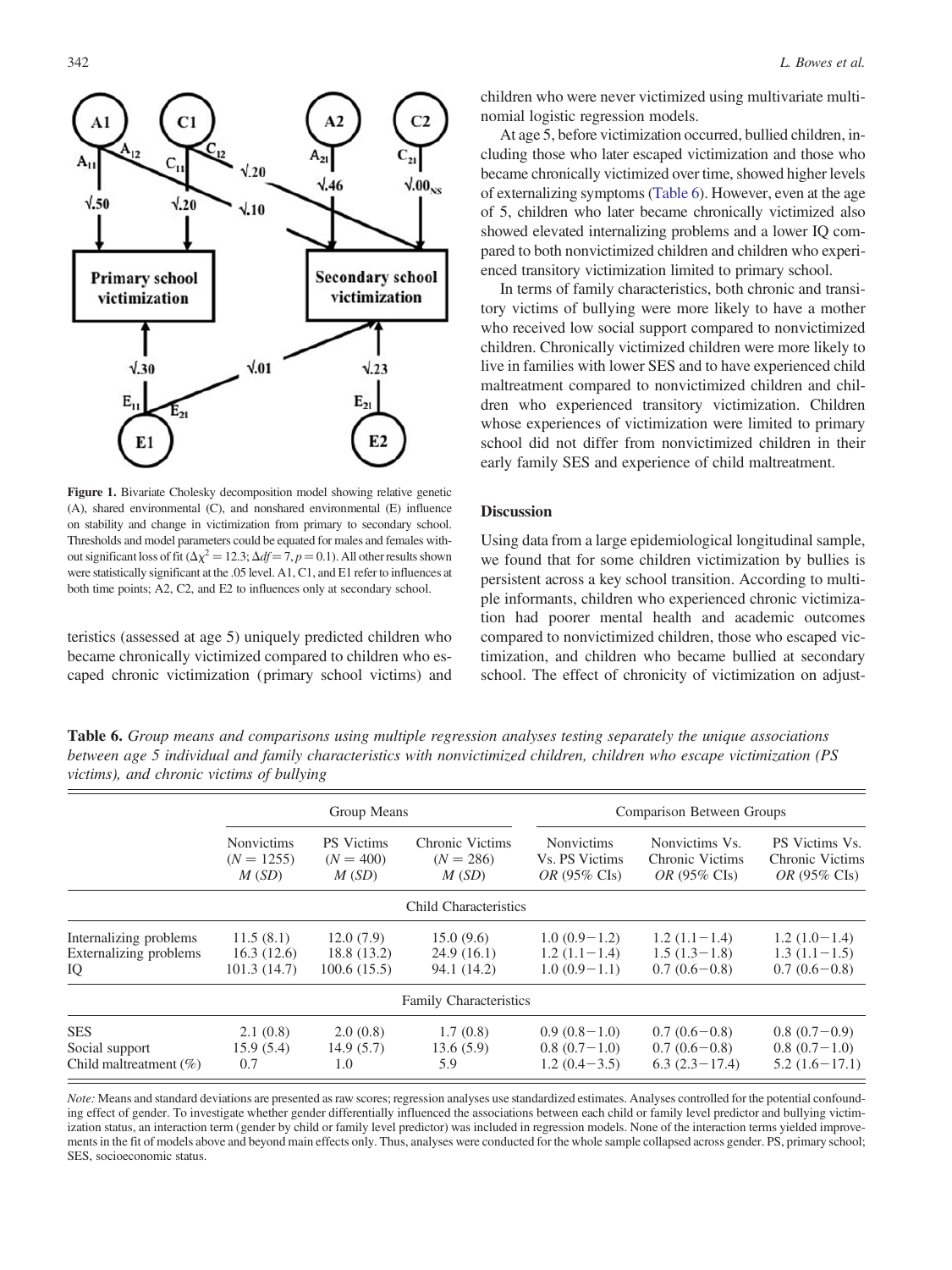ment outcomes could not be explained by children's prospectively assessed individual characteristics and family backgrounds measured before victimization occurred. Twin model fitting revealed that chronic victimization over this period is influenced primarily by genetic and shared environmental factors. This is the first study to show that while children's heritable characteristics increase their likelihood of experiencing chronic victimization, factors in the environment common to children growing up in the same family are also important. We showed that early individual characteristics such as children's initial adjustment difficulties predicted chronic victimization compared to transitory victimization and nonvictimization. Family-level risk factors for chronic victimization included lower SES, low levels of maternal social support, and maltreatment. Such risk factors may be important targets in early intervention programs aiming to reduce the likelihood of children experiencing chronic victimization and subsequent adjustment problems.

# Chronic victimization across the transition from primary to secondary school

Our study showed that victimization is a risk factor for mental health difficulties among transitory and chronically victimized children. However, in line with other studies (e.g., Kochenderfer-Ladd & Wardrop, [2001](#page-13-0); Scholte et al., [2007](#page-13-0)), children who experienced chronic victimization were the most vulnerable even after controlling for the effects of preexisting individual characteristics and family background. The increased risk of mental health problems among chronic victims of bullying could not be explained simply in terms of how recently children experienced instances of victimization. Children victimized in both primary and secondary school differed significantly in their mental health outcomes at age 12 compared to children who had recently become victimized at secondary school. The associations between chronic victimization and academic outcomes showed a somewhat different pattern. Chronically victimized children performed less well in mathematics and English compared to nonvictimized children. It remains unclear whether the duration of victimization is an important factor on academic outcomes. Chronic victims of bullying differed significantly from children who were victimized only during their primary school years in their mathematics performance but not from secondary school victims who were exposed to more recent victimization. Children who escaped chronic victimization also did not differ on their mathematics and English performances at age 12 from nonvictimized children. These findings suggest that the negative effects of victimization on children's academic performance may be limited to the actual period when victimization occurs. If this is the case, then improvements in academic performances would be expected when victimization stops. Further follow-up of academic performances as children move in and out of victimization status during the course of secondary school is necessary to support this hypothesis. Taken together, our findings show that the chronicity of victimization has an important in-

fluence on bullied children's adjustment and particularly in terms of mental health outcomes.

# Genetic and environmental influences on chronic victimization

Our study is the first to utilize a genetically informative design in order to disentangle genetic and environmental effects on chronic victimization across the transition from primary to secondary school. We found that genetic effects accounted for nearly half of the persistence in victimization during this period, providing further support that children's heritable characteristics can influence their likelihood of being bullied (Ball et al., [2008\)](#page-12-0). That children's genetic characteristics influence their exposure to stable victimization does not imply that exposure to chronic victimization is inevitable. Our findings suggest that intervention programs should consider the victims' role in the bully–victim relationship, in addition to the bullies'. By identifying and helping children manage heritable characteristics that may predispose them to victimization across different contexts, we can reduce the likelihood of children going on to experience future victimization when they enter new social environments.

Our findings also identified the importance of shared environmental influences in the etiology of chronic victimization. This is a novel finding; biometric analyses typically find little or no effect of the shared environment in child development (Pike & Plomin, [1996\)](#page-13-0). It is possible that these contrasting findings reflect the fact that the current study identifies genetic and environmental influences on a long-lasting environmental exposure rather than a direct behavior. Longitudinal biometric analyses of measured behaviors indicate a large and significant influence of genetic factors on the persistence of a direct behavior but little or no shared environmental influence. However, biometric analyses of environmental exposures may, in contrast, indicate large shared environmental influences. For example, a significant effect of the shared environment on children's risk of exposure to parental maltreatment has been observed (Jaffee, Caspi, Moffitt, & Taylor, [2004](#page-13-0)). Our findings indicate a significant effect of the shared environment on persistent exposure to victimization. However, we cannot rule out the possibility that our estimate of shared environmental effects may have been partially inflated by rater bias, because our measure of victimization included mother's reports for both twins at each assessment. Cross-twin cross-time correlations using only child reports of victimization (which are not influenced by rater bias effects) showed similar estimates, with correlations higher for MZ  $(r = .33)$  than for DZ  $(r = .27)$  twins. In order to reduce the impact of shared rater bias on our analyses and to capture all instances of victimization, we combined our child and mother reports of victimization. It is therefore unlikely that rater bias fully accounts for our finding of a significant effect of shared environment on persistence of victimization. Our finding of shared environmental influences was not observed in cross-sectional analyses of victimization at primary school and at second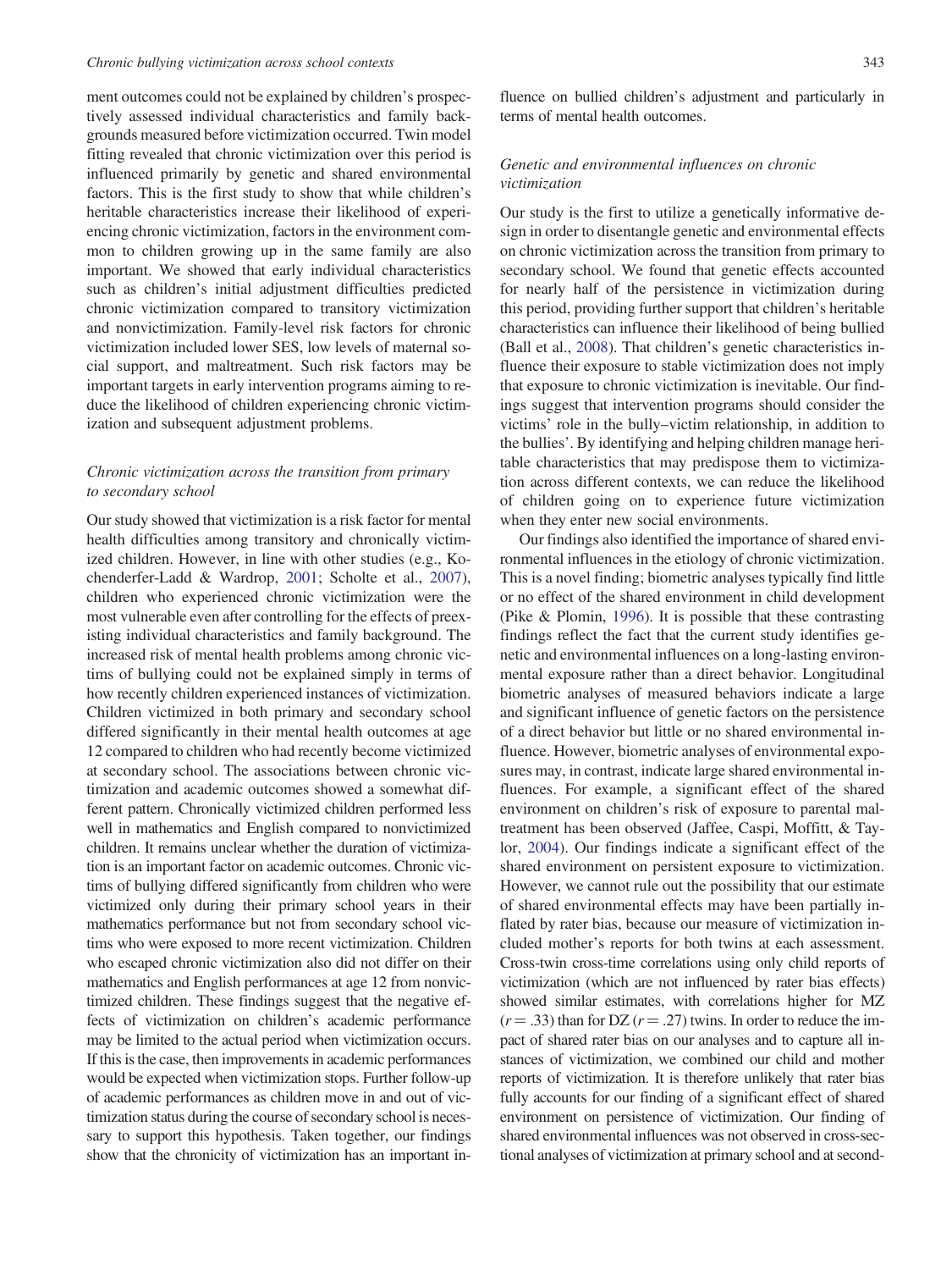ary school where the small, shared environmental influences were nonsignificant. This highlights the importance of using longitudinal biometric analyses, which have greater statistical power. Cross-sectional measures of victimization capture both children who experience transitory victimization and the minority of children who experience chronic victimization over time. Our cross-sectional findings thus suggest that shared environmental influences are less important for more transitory experiences of being bullied in different social settings. Although shared environmental influences may exert only a small effect at any one time point, they have an important effect on the chronicity of victimization over time and across settings, a finding that could only be detected with longitudinal analyses.

## Genetic and environmental changes in bullying victimization over time

Our biometric analyses also revealed that genetic and environmental influences contributed to change in victimization from primary to secondary school. New nonshared environmental and genetic factors uniquely influenced victimization during secondary school. This finding suggests different etiologies of transitory bullying victimization in primary as opposed to secondary school. It is perhaps unsurprising that new nonshared environmental factors uniquely influenced victimization during secondary school, given the changes in children's peer groups, classrooms, and school environment at this time. Our finding of genetic change at secondary school may suggest that different heritable characteristics may influence victimization in the different settings. This developmental period also reflects the transition from childhood into emerging adolescence, and the many physical and behavioral changes during this time may exert new influence on vulnerability to victimization. Different genetic factors may also influence the same heritable traits that increase risk for victimization in different contexts. For example, internalizing symptoms are known to be highly heritable (Haberstick et al., [2005](#page-13-0)) and to influence victimization in childhood and adolescence (Arseneault et al., [2006;](#page-12-0) Bowes et al., [2009](#page-12-0)). Longitudinal findings show evidence of uncorrelated agespecific genetic effects influencing internalizing disorders from childhood through to early adolescence (Bartels et al., [2004](#page-12-0); Haberstick et al., [2005\)](#page-13-0). The experience of being bullied may also result in new emerging internalizing difficulties, which may in part reflect underlying genetic vulnerability (Sugden et al., [2010](#page-13-0)). Thus, a cycle of victimization and emotional difficulties may develop, increasing children's vulnerability to persistent victimization across different contexts. Identifying whether the same or different heritable characteristics influence victimization at primary school and secondary school is an important goal for future research.

#### Identifying risk factors for chronic victimization

Our study identified family and individual risk factors for chronic victimization. Early experience of socioeconomic disadvantage, low maternal social support, and child maltreatment predicted chronic victimization relative to transitory victimization at primary school only and nonvictimization. These family risk factors represent important targets for intervention programs aimed at reducing children's risk of becoming chronically victimized and add to the growing evidence that family factors are important in the context of victimization (Baldry, [2003;](#page-12-0) Bowes et al., [2009](#page-12-0); Kupersmidt, Griesler, DeRosier, Patterson, & Davis, [1995;](#page-13-0) Shields & Cicchetti, [2001](#page-13-0); Stevens et al., [2002\)](#page-13-0). Children's early internalizing and externalizing problems also predicted chronic victimization, as did children's cognitive difficulties (as indexed by lower IQ levels). Chronic victimization was associated with an increased risk of mental health difficulties over and above these preexistent problems, however. Taken together, these findings provide further support for a vicious cycle of victimization and maladjustment in which children's adjustment difficulties increase risk for victimization, which in turn increases risk of future adjustment difficulties (Hodges & Perry, [1999](#page-13-0); Reijntjes et al., [2010](#page-13-0)).

## Limitations

This study has some methodological limitations. First, our findings cannot account for within-period variability; although we only classified those children who experienced frequent victimization as victims in each category, we did not measure when the victimization occurred during each period or the severity of the victimization. Such within-period variability would have exerted a conservative effect on our findings, however, making it more difficult to detect significant differences between groups. Second, it remains to be tested whether the risk factors for chronic victimization identified in the present study are genetically or environmentally mediated. It is not possible to partition variables measured at the level of the family such as SES or mother's social support into genetic and environmental components using the twin design (Turkheimer, D'Onofrio, Maes, & Eaves, [2005](#page-13-0)), although by using child-specific family measures it has been shown that exposure to child maltreatment is largely driven by shared environmental factors (Jaffee et al., [2004\)](#page-13-0). Third, we also did not capture different types of victimization experiences during our assessments. At least one study has shown that persistence of victimization may depend on which type of bullying is assessed, with evidence that relational victimization may be more stable, at least within primary school (Wolke, Woods, & Samara, [2009\)](#page-13-0). To date, no study has looked at the genetic and environmental influences on different types of victimization experiences over time. Fourth, children's reports of victimization in primary school were retrospective. Retrospective recall is more subject to error because participants may forget events, confuse timing of events, and recall may be biased by current attitudes or beliefs (Henry, Moffitt, Caspi, Langley, & Silva, [1994;](#page-13-0) Ross, [1989](#page-13-0); Squire, [1989\)](#page-13-0). By combining children's retrospective reports of victimization during this period with mother reports, the effects of such error may be reduced. Fifth, mothers' reports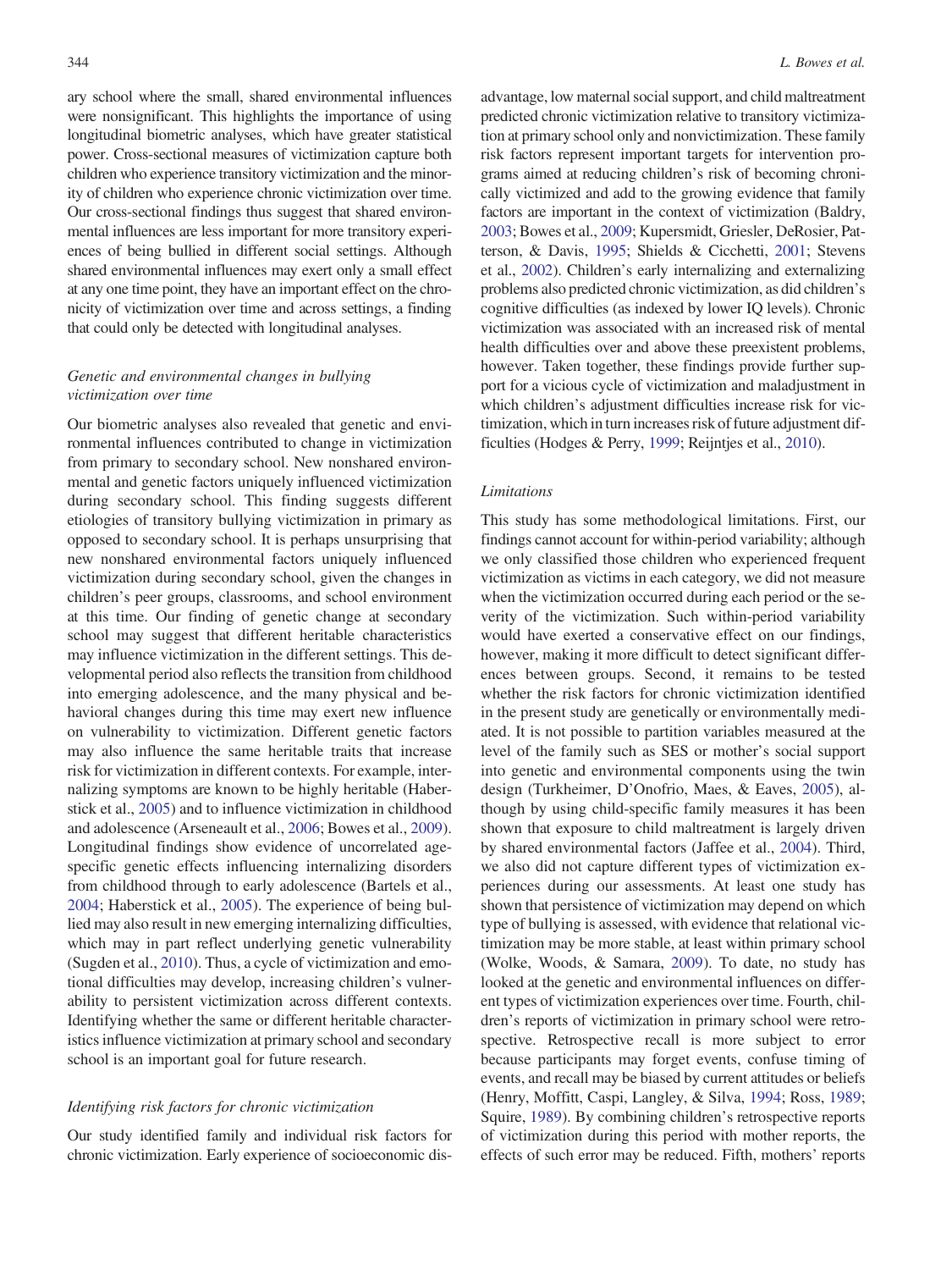<span id="page-12-0"></span>of age 12 victimization covered a 2-year period, encompassing the transition from primary to secondary school (which occurs at age 11 in the United Kingdom). Thus, mothers' reports may overestimate rates of secondary school victimization and may capture some experiences that occurred in the final year of primary school. Sixth, our sample comprised twins and thus we cannot be certain that our results generalize to singletons. One potential problem could arise if the victimization experiences reported were within twin pairs (i.e., if one twin was being victimized by his or her cotwin). In this instance, cross-twin cross-time correlations may be inflated for reasons other than genetic or environmental risks in the general population. However, mothers' and children's descriptions of victimization incidents implicated bullies outside the family in nearly all cases. Another potential problem is that chronic victimization may impact differently on twins compared to singletons. However, findings on the association between bullying and mental health outcomes in twins are similar to studies of singletons (Arseneault et al., 2006; Nansel, Craig, Overpeck, Saluja, & Ruan, [2004\)](#page-13-0).

#### Implications for research, practice, and policy

Our study focuses on a particularly vulnerable group of bullied children: those who experience chronic victimization across different school settings. These children are most at risk of developing mental health problems, including symptoms of anxiety, depression, and behavioral problems, and thus represent an important target for further studies and in-

#### References

- Achenbach, T. M. (1991a). Manual for the Child Behavior Checklist/4–18 and 1991 Profile. Burlington, VT: University of Vermont, Department of Psychiatry.
- Achenbach, T. M. (1991b). Manual for the Teacher's Report Form and 1991 Profile. Burlington, VT: University of Vermont, Department of Psychiatry.
- Arseneault, L., Bowes, L., & Shakoor, S. (2010). Bullying victimization in youths and mental health problems: "Much ado about nothing"? Psychological Medicine, 40, 717–729.
- Arseneault, L., Walsh, E., Trzesniewski, K., Newcombe, R., Caspi, A., & Moffitt, T. E. (2006). Bullying victimization uniquely contributes to adjustment problems in young children: A nationally representative cohort study. Pediatrics, 118, 130–138.
- Baldry, A. C. (2003). Bullying in schools and exposure to domestic violence. Child Abuse and Neglect, 27, 713–732.
- Ball, H., Arseneault, L., Taylor, A., Maughan, B., Caspi, A., & Moffitt, T. E. (2008). Genetic and environmental influences on victims, bullies and bully-victims in childhood. Journal of Child Psychology and Psychiatry, 49, 104–112.
- Barker, E. D., Arseneault, L., Brendgen, M., Fontaine, N., & Maughan, B. (2008). Joint development of bullying and victimization in adolescence: Relations to delinquency and self-harm. Journal of the American Academy of Child & Adolescent Psychiatry, 47, 1030–1038.
- Barker, E. D., Boivin,M., Brendgen, M., Fontaine, N., Arseneault, L., Vitaro, F., et al. (2008). Predictive validity and early predictors of peer-victimization trajectories in preschool. Archives of General Psychiatry, 65, 1185–1192.
- Bartels, M., van den Oord, E. J., Hudziak, J. J., Rietveld, M. J., van Beijsterveldt, C. E., & Boomsma, D. I. (2004). Genetic and environmental mechanisms underlying stability and change in problem behaviors at ages 3, 7, 10, and 12. Developmental Psychology, 40, 852–867.
- Boomsma, D. B., & Peltonen, L. (2002). Classical twin studies and beyond. Nature Reviews Genetics, 3, 872–882.

tervention efforts. These results therefore support the need to supplement antibullying intervention schemes with individualized strategies that take the differential needs of the victim role into account (Woods & Wolke, [2003\)](#page-13-0). Understanding the mechanisms by which children's individual characteristics and shared environmental factors may increase their risk of being chronically victimized by bullies even across different school settings is crucial. Different etiological factors may also influence victimization in different school contexts. Identification of factors that mediate these effects will allow for more targeted bullying intervention programs aimed specifically for primary or secondary schools.

Our study focuses on the role of individual and family characteristics in influencing children's risk of exposure to chronic victimization. Understanding how such individual characteristics increase risk for chronic victimization across different school settings will be essential in developing appropriate interventions targeting the most vulnerable victims of bullying in primary and secondary schools. Our results suggest that bullying intervention programs should consider the role of the victims' own behaviors in increasing vulnerability to victimization in addition to targeting bullying behaviors themselves. Our study also further highlights the importance of widening antibullying interventions to include parents and families. Finally, our findings suggest that it may be possible to identify and target those bullied children most vulnerable to developing severe adjustment difficulties at as early as 5 years of age. Early interventions are crucial if we are to break the cycle of victimization by bullies in childhood.

- Bowes, L., Arseneault, L., Maughan, B., Taylor, A., Caspi, A., & Moffitt, T. E. (2009). School, neighborhood and family factors are associated with children's bullying involvement: A nationally-representative longitudinal study. Journal of the American Academy of Child & Adolescent Psychiatry, 48, 545–553.
- Brendgen, M., Boivin, M., Vitaro, F., Girard, A., Dionne, G., & Perusse, D. (2008). Gene–environment interaction between peer victimization and child aggression. Development and Psychopathology, 20, 455–471.
- Brown, B. (1990). Peer groups and peer cultures. In S. S. Feldman and G. R. Elliot (Eds.), At the threshold: The developing adolescent. Cambridge, MA: Harvard University Press.
- Dodge, K. A., Bates, J. E., & Pettit, G. S. (1990). Mechanisms in the cycle of violence. Science, 250, 1668–1683.
- Dodge, K. A., Pettit, G. S., & Bates, J. E. (1994). Socialization mediators of the relation between socioeconomic status and child conduct problems. Child Development, 65, 649–665.
- Dodge, K. A., Pettit, G. S., Bates, J. E., & Valente, E. (1995). Social information-processing patterns partially mediate the effect of early physical abuse on later conduct problems. Journal of Abnormal Psychology, 104, 632–643.
- Eccles, J. S., Midgley, C., Wigfield, A., Buchanan, C. M., Reuman, D., Flanagan, C. et al. (1993). Development during adolescence: The impact of stage-environment fit on young adolescents' experiences in schools and in families. American Psychologist, 48, 90–101.
- Eccles, J. S., Wigfield, A., & Schiefele, U. (1998). Motivation to succeed. In N. Eisenberg (Ed.), Handbook of child psychology: Vol. 3. Social, emotional, and personality development (pp. 1017–1096). New York: Wiley.
- Falconer, D. S. (1965). The inheritance of liability to certain diseases, estimated from the incidence occurring among relatives. Annals of Human Genetics, 29, 51–76.